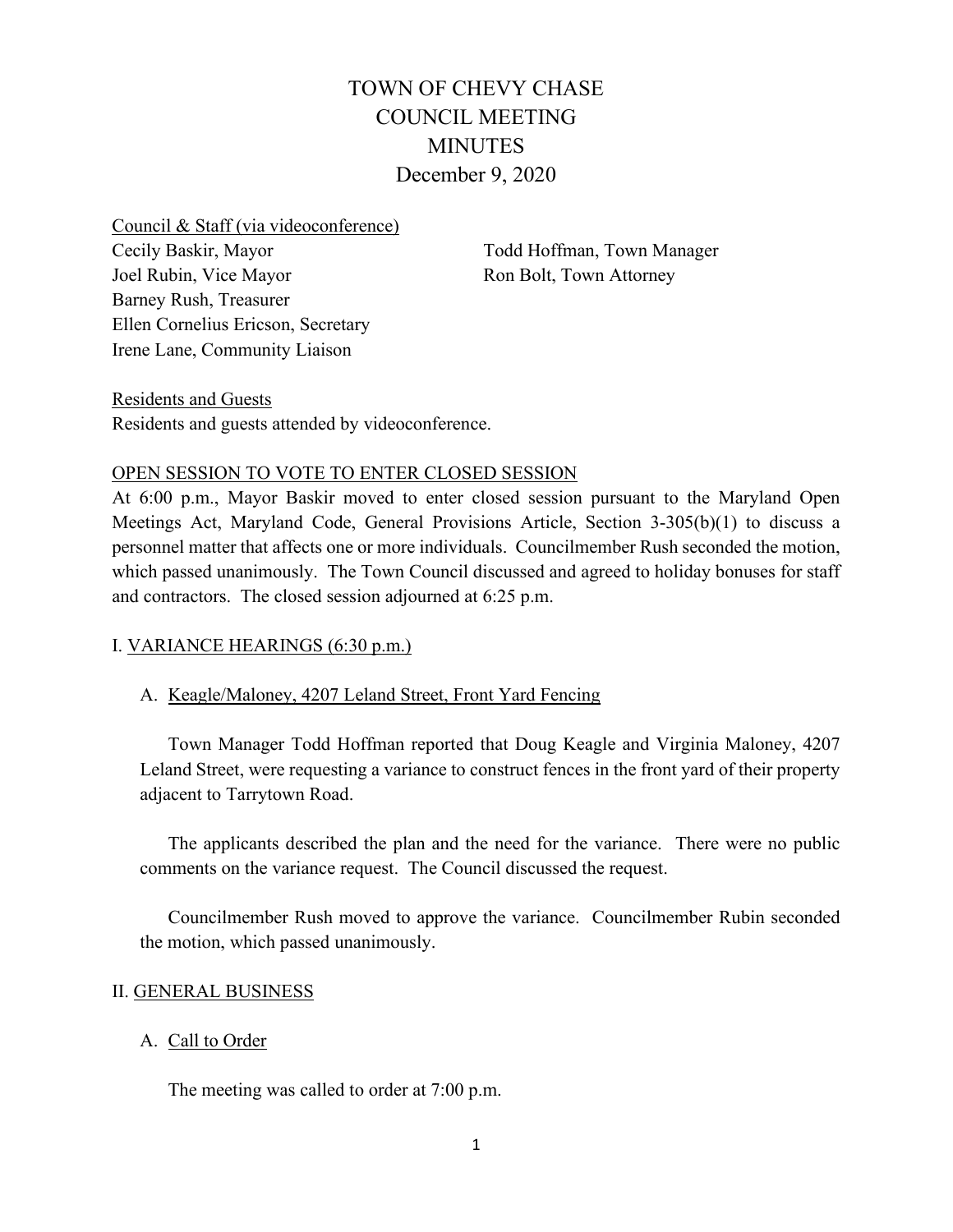#### B. Approval of Minutes

Councilmember Lane moved to approve meeting minutes. Mayor Baskir seconded the motion, which passed unanimously.

#### C. Acceptance of Financial Report

The Council discussed and accepted the November 2020 financial report.

### D. Town Manager's Report

Town Manager Todd Hoffman reported on the initiatives undertaken by staff over the past month.

### E. Public Comments

There were no public comments.

### III. PUBLIC HEARINGS

### A. Public Hearing on an Ordinance to Regulate Accessory Dwelling Units

The Council held a public hearing on a proposed ordinance to amend regulations of accessory dwelling units. There were no public comments.

The Council discussed the proposed ordinance. Councilmember Ericson moved to approve the ordinance. Councilmember Lane seconded the motion, which passed unanimously.

### B. Public Hearing on an Ordinance to Regulate Gas-Powered Blowers

The Council held a public hearing on the proposed ordinance to amend regulations of gaspowered blowers. The following individuals commented: Jonathan Berlowe Binder, 4415 Walsh Street.

The Council discussed the proposed ordinance. Councilmember Rush moved to approve the ordinance. Councilmember Lane seconded the motion, which passed unanimously.

#### IV. COUNCIL DISCUSSIONS

#### A. Battery-Powered Blower/Equipment Rebate Program

The Council discussed a proposed Battery-Powered Blower/Equipment rebate program. Councilmember Rubin moved to approve the program terms, as amended by the Council.